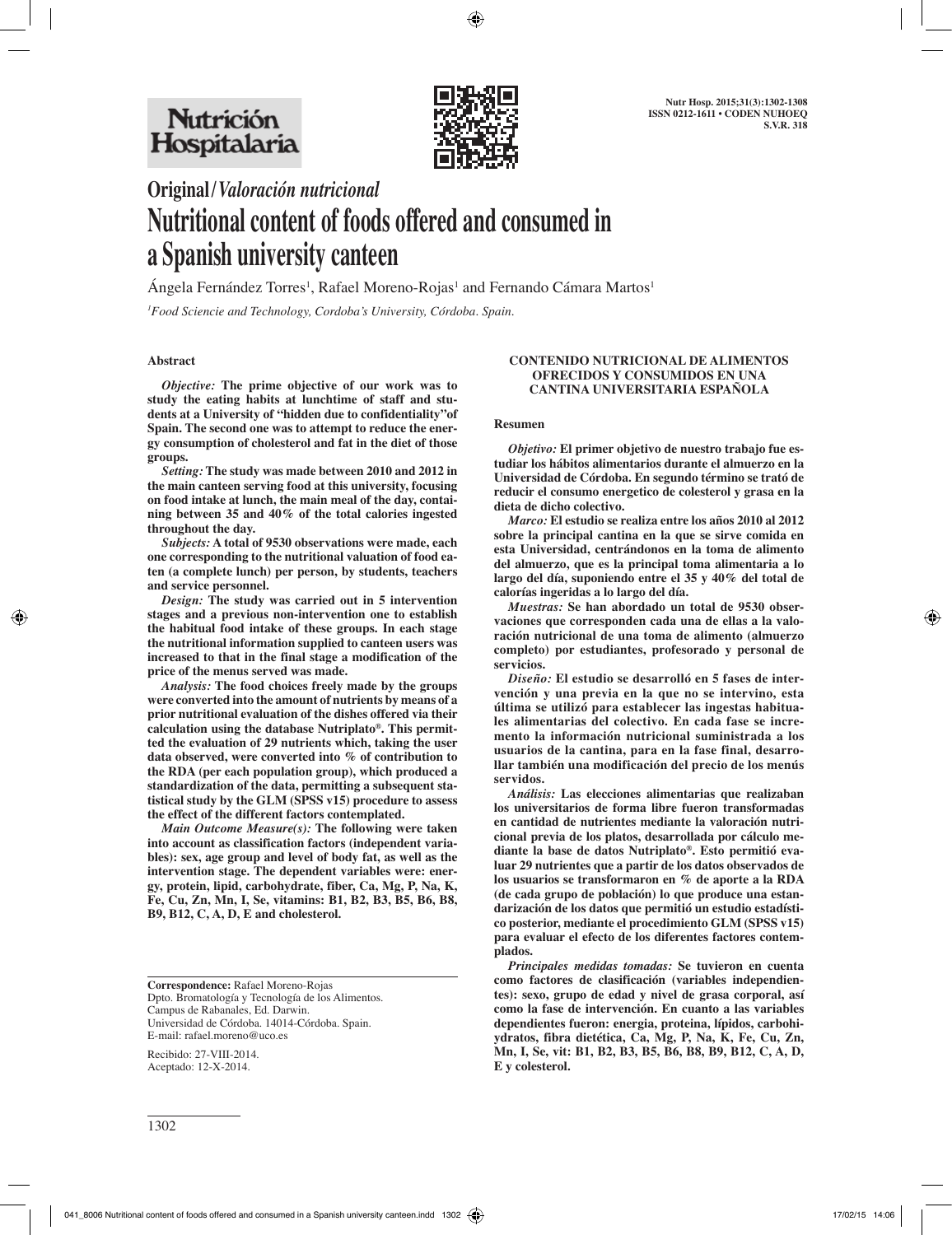*Result:* **The mean energy and cholesterol intake was significantly reduced in the individuals investigated in the last two intervention stages. Moreover, those last two stages were statistically differentiated, the last one being that which presented the lowest intake of those nutrients. As positive collateral effects, although this was not a priority objective in the study, a greater statistically significant intake of vitamin D, B9, dietetic fiber, and calcium and a lower intake of sodium with respect to the initial stages were noted.**

*Conclusions and implications:* **Our conclusions go in two directions: the positive effect of the nutritional information and the need to complement that information with economic measures that encourage still further food changes in population groups whose purchasing power is not very great.**

(*Nutr Hosp.* 2015;31:1302-1308)

#### **DOI:10.3305/nh.2015.31.3.8006**

Key words: *Canteen lunch. Young adults. Food choice. Catering. Healthy eating.*

#### **Abbreviations**

RDA: Recommended Dietary Allowance.

## **Introduction**

The university is a place for intellectual and professional training but it also has to concern itself with other spheres of human qualities in favor of the users of its facilities. The Andalusian Network of Andalusian Universities (RAUS), which encompasses all the universities in the Autonomous Government of Andalusia, promotes several actions oriented towards improving the health habits of both university teachers and students.

One of these initiatives is the Healthy Food program at our University of "hidden due to confidentiality". The latter has over 18000 students, over 1500 teachers and about 750 administration and services staff. Nearly a third of these three groups carries out its activities in the main Campus. In this campus there are four catering centers, out of which the classroom canteen, for its size and location, serves approximately half the meals available in the campus. The Campus is located at 6 km from the city of "hidden due to confidentiality"and there is only an industrial estate in its surroundings so that eating options are very limited. Moreover, the degree subjects offered are taught both mornings and afternoons, so that many students, teachers and other personnel need to eat lunch at the Campus. For this they usually either bring food from home or eat in the Campus canteens. According to a survey conducted prior to the study, 85% of the respondents ate in the canteens at least 3 times a week and the remaining 15% ate home-cooked food.

*Resultados:* **La ingesta media de energía y colesterol se redujo significativamente en los individuos investigados en las dos últimas fases de intervención, pero además estas dos últimas fases se diferenciaron estadísticamente, siendo la última la que presentaba la ingesta de estos nutrientes más bajas. Como efectos positivos colaterales, aunque no era un objetivo prioritario del estudio se observó una estadísticamente significativa mayor ingesta de vitamina D, B9, fibra dietética, calcio y una menor ingesta de sodio, respecto a las fases iniciales**

*Conclusiones e implicaciones:* **Nuestras conclusiones son en dos sentidos: el efecto positivo que tiene la información nutricional y la necesidad de complementar dicha información con medidas económicas que incentiven aún más los cambios alimentarios en poblaciones cuyo poder adquisitivo no es muy elevado.**

(*Nutr Hosp.* 2015;31:1302-1308)

#### **DOI:10.3305/nh.2015.31.3.8006**

Palabras clave: *Almuerzo. Cantina. Adultos jóvenes. Elección alimentaria. Catering. Alimentación saludable.*

During the study period the mean daily affluence of users of the classroom canteen in which the study was made was of 150 people daily.

Papadaki et al.<sup>1</sup>, reported that when students left home to study at university the quality of their diet deteriorated. According to Durá Travé and Castroviejo Gandarias<sup>2</sup>,  $76\%$  of the college students investigated by them in another Spanish region needed to improve their eating patterns, and these authors suggested that nutritional education programs for college students should be instigated. More alarming data were supplied by Nilufer Acar Tek et al.<sup>3</sup> who, in a study on somewhat lower age groups, indicated that 43% of the young people presented bad eating habits and the rest needed to improve theirs. Among the bad habits, one which stood out was skipping lunch according to Neslisah and Akal  $Emine<sup>4</sup>$  by up to 25% of students between 19 and 24 years of age; these authors also declared the need for an intervention in this group. Lachat et al.<sup>5</sup> checked the selection of foods in Belgian universities and verified that the nutrient profile of food eaten was highly correlated with what was offered and proposed changes in that offer, increasing supplies of vegetables and fruit and reducing fat and salt intake. Nedaa & Al-Khamees<sup>6</sup> in an intervention study proved the efficacy of nutritional information on eating habits in college students. The effects of good dietary guidelines at university were demonstrated in the work of Guagliardo et al.<sup>7</sup>, who reported that 33% of students of between 18 and 24 who ate regularly at the university obtained adequate amounts of fruit, vegetables, fish and meat. This study also showed that the strata with a lower economic level had a less suitable diet.

In view of the above, the current study had two aims: to study the eating habits of the population at "hidden due to confidentiality" University when making use of the canteens, and, besides that, to interve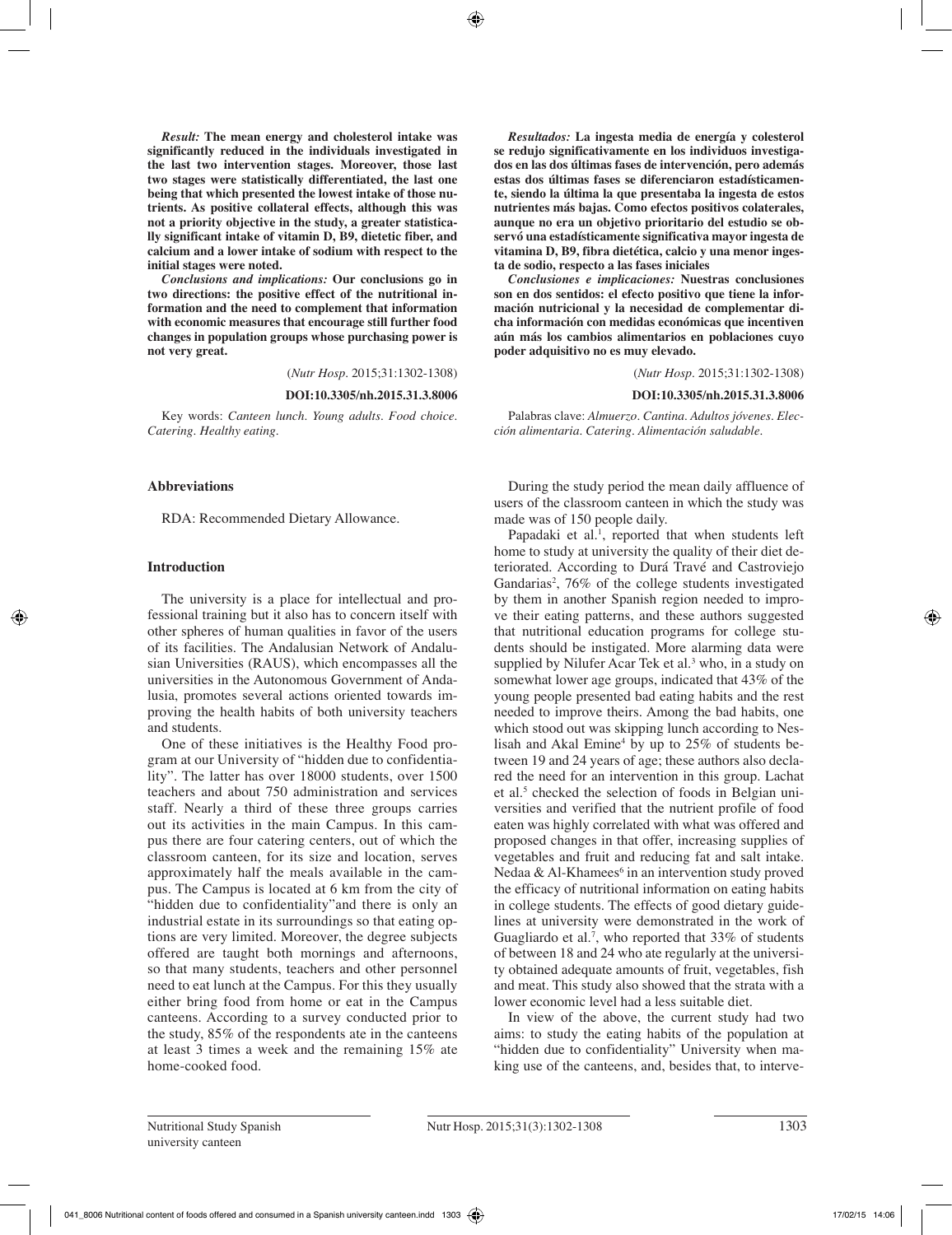ne in that consumption in order to improve the food's nutritional quality based on three criteria: total calory intake, contribution and quality of fat, and the contributon of cholesterol. For this purpose, the food consumed was evaluated with data selected in the queue of the self-service buffet in the classroom canteen.

## **Material and methods**

The study was conducted at "hidden due to confidentiality". It began in 2010 and ended in 2012, in the area of the college catering establishments, with a total of 9530 observations each one corresponding to the complete consumption of luncheon food per person and per day. Lunch is the main meal in Spain and it represents approximately 30-35% of the daily calory intake of young people<sup>8</sup>.

It is important to note that the canteen customers can choose between eating mixed platters or sandwiches, or, conversely, going through the canteen buffet. Given that it is less possible to act on either mixed platters or sandwiches, this study focused on the canteen buffet, in which there are two options: the "menu of the day" in which two choices of the first course and two choices of the second one are offered; and the "student's menu" with a special low price but in which only one first and one second course are offered. In both menu types a drink, bread and a dessert are included. In the annotations of each observation, information was collected on which choice each individual made of each component of his/her menu: first course, second course (with main item and its garnish), bread, dessert, drinks and sauces or supplements (for example, (extra French fries) which made up that lunch. In each observation the individual studied is classified in terms of gender, age group (18-25 years >25 years) and according to their visible fat reserve (-1: slim/0: normal weight/+1 overweight).

Prior to carrying out the study, the users had no nutritional information on the dishes or had any design of the menus based on their nutrient supply.

# *Actions prior to conducting the study*

*Gathering information about the dishes served:* We collected details of all the ingredients and of the preparation of the dishes usually served in the canteen, both the meals and snacks, and the food in the buffet. The information collected was transformed into nutrients through the program Nutriplato<sup>9</sup>. Battistini et al.10 came to the conclusion, in their study on college students from Modena, that the use of computing tools for nutritional assessment of this population is an effective and cost saving alternative compared to laboratory analysis.

*A classification of the nutritionally evaluated dishes*  was made depending on their nutritional contributions.

This classification was based on nutritional adequacy criteria taking the total intake of calories, fat, and type of fat, cholesterol and sodium. Thus, all the dishes were encompassed within one of the four following categories: "highly recommended", "recommended", "not recommended" and "occasional consumption". This classificationwas used only to provide nutrition information, in some of the phases, to users but not as a tool for nutritional study.

# *Data Collection*

Data collection consisted of taking notes of the choice each user made in the self-service queue, as if a mere accounting or administrative control was being carried out. Each observation consisted of a starter, main course (main ingredient and its garnish), bread, dessert, drink, coffee and extra elements (sauces: ketchup, mayonnaise, etc., serving of French fries, etc). Along with consumer data classification , data including gender, body fat assessment (assigning -1 to the people who were underweight , 0 people of normal weight and +1 to people who were overweight), age group (making a group of 18-25 year olds and people over 25 years) were also collected.

Consumption data were crossed with the composition of the dishes using MS-Access, to obtain the nutrient intake of each individual . They were given a subroutine for processing each ingredient of the menu depending on its nutritional contribution. Later, calculations of the ingredient aggregation were performed per individual / day for nutrient intake data in each observation.

# *Development and intervention study*

Between 2010 and 2011, a food consumption sampling of all users of the canteen in the self-service section was carried out on the days established previously by design phases described below. The total number of individuals / shots made was 9530.

- Phase 0: annotations were only made about which food people selected in the self-service section, without their knowing that the investigation was being made and why they were being asked for such information.
- Phase 1: the annotations of food consumption continued, but during this period a survey on adherence to the Mediterranean diet and anthropometric assessments were made simultaneously .In addition, the leftovers that remained in the trays after lunch was eaten were assessed. Although at no time was a direct link between these actions and consumer data collection expressed, we believe that it exerted a psychological pressure on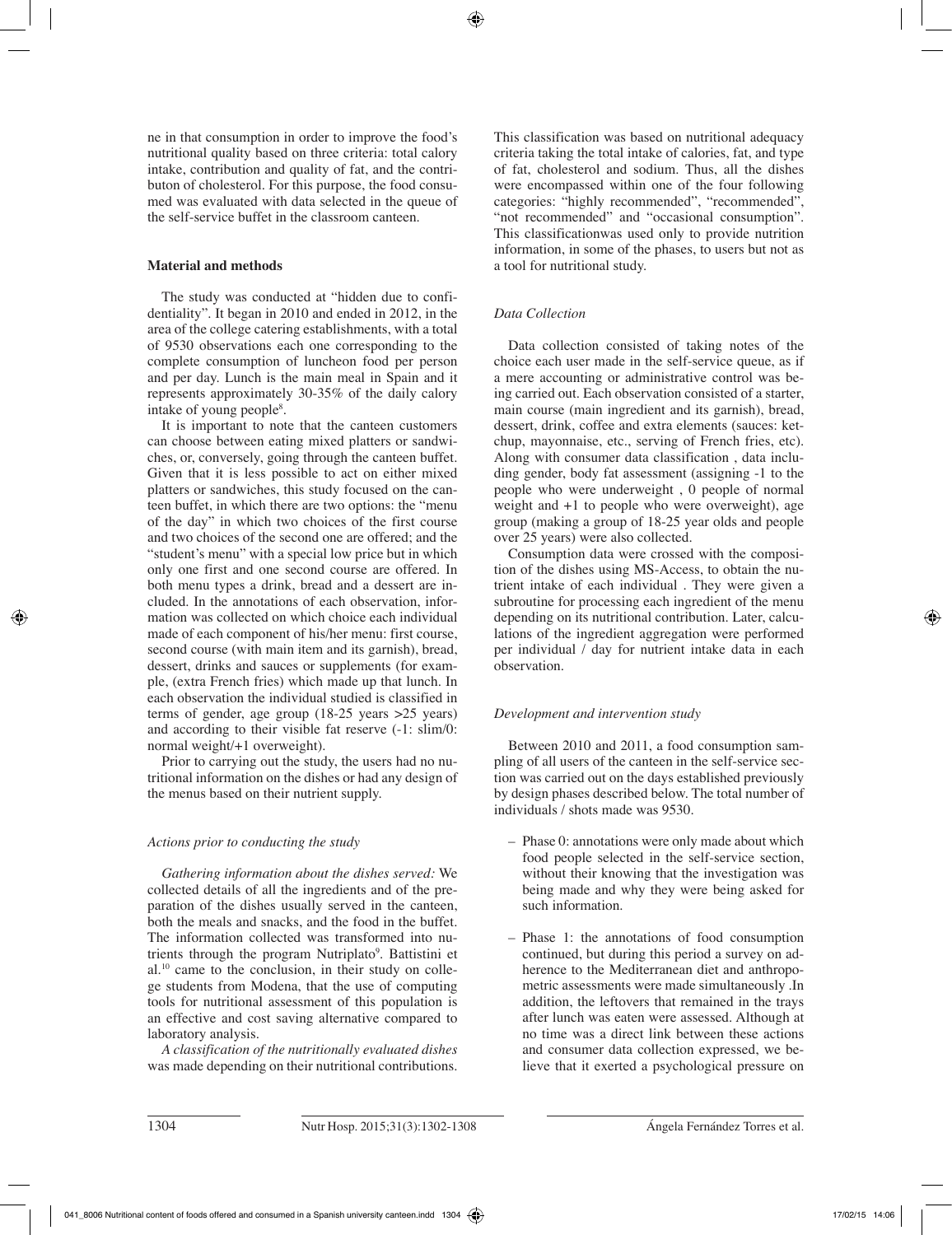the importance of healthy eating. Furthermore, these data were used as the basis for comparing the consumption information collected.

- Phase 2: continued with the annotation of food consumption but provided relevant information on the self-service section in the form of a logo that identified nutritionally recommended dishes (only the category "highly recommendable" of the four that were classified from all the foods tested). The possibility of composing a menu of highly recommended healthy food was ensured, but it did not propose the whole menu and only pinpointed items among the eligible ones.
- Phase 3: the annotation of food consumption was accompanied on this occasion by more nutrition information in the self-service queue, identifying dishes that belonged to the three most favorable categories (obviously the non-labeled dishes were not recommended, but this rejection of them was not expressed). Simultaneously, on some television screens placed in the dining room during the meal, the nutritional profile of all the dishes offered that day in the self-service section was shown, indicating the most important nutritional characteristics in accessible language and clarifying the benefits of foods recommended as opposed to nutritional disadvantages in the less desirable dishes
- Phase 4: the food consumption score was complemented by a healthy menu proposal designed to be nutritionally adequate. Therefore, menus consisted of a starter and a main course, bread, a drink and dessert / coffee. In this phase, the nutritional information was still provided daily through the TV screen and logos identifying the nutritional recommendation grade of each dish using the 4 categories designed.
- Phase 5: The annotation was made on the basis of two menus: the daily menu that was again the traditional normal price, and the healthy and reduced price menu which was the only one that the students could enjoy at such a low price. The nutritional information continued to be provided daily through the TV screen and recommendation logos based on the nutritional intake with 4 categories. At this stage, the swapping of food between menus was allowed, but in this case there was no price reduction.

The idea behind the design of the healthy menus was to reduce caloric, lipid, cholesterol and also salt intake. Basically, both the first and main courses were selected with these criteria, the usual offer of French fries was changed for various other options such as plain rice, sauteed vegetables, cooked or baked potatoes, or lettuce and tomato salad. The drink choices were water, juice, isotonic drinks, tea, beer, wine or gazpacho (tomato and water-based drink, typical of southern Spain); for dessert, the choices were fruit, yogurt and coffee.

The data collected were not comparable between the different gender and age groups, as their nutritional recommendations were different. Moreover, in using different quantification units for different nutrients, we were not able to make direct comparisons between them. Therefore, we proceeded to standardize the data by calculating the input of each nutrient with respect to the IDR recommended in the Spanish population $11$ . For a better fit, we used nutrient ratio data corresponding to a regular lunch intake obtained from the Spanish Nutritional Dietary Intake Study<sup>12</sup>. Applying both standardization criteria, if values close to 100% were obtained this indicated the fitness of the nutrient contribution to the IDR of the lunch for the population group ; values clearly below 100% were indicative of a deficiency in the supply; and, on the contrary values exceeding 100% showed an excessive input of the nutrient. Obviously, these inputs must be understood as being in the context of the effects of the lack and excess of every nutrient investigated.

## **Results and discussion**

The results obtained have permitted an evaluation of the content of nutrients provided by food selections made by canteen users in the different phases of the study.

Food choices for college lunch have been converted into nutrients by calculation using Nutriplato® and therefore, each observation actually comprises 29 nutrients, which were then transformed into % RDA.

We used the GLM procedure (SPPS v15) to evaluate the impact of different effects on the variables. First , a multivariate study was conducted by 4 classical tests: Pillai, Wiks Lambda, Hotelling's Trace and Roy's largest root applied to all variables (% of RDI for all nutrients) as a whole as opposed to factor classification. The results show that all the rating factors (stage, gender, age group and classification) and their interactions gave significant differences ( $p \le 0.01$ ), except for some 3rd level interactions, which were only  $p \le 0.1$ .

After evidencing the effect of the factors on the variables globally, we proceeded to study the effect of these factors on each of the% RDI of nutrients individually. Again, we used the GLM procedure that gave the results reported in table I. As can be seen, the phase factor provided statistically significant differences in most of the contributions to the recommended daily intake of nutrients. Next was the gender factor, and the one least statistically represented was the ranking factor.

With regard to the interaction of these factors, only some significant differences were found in the case of phase vs. gender group interaction for Ca, Fe, Zn and Cu, B8, Vitamin D and Vitamin E. In the case of the in-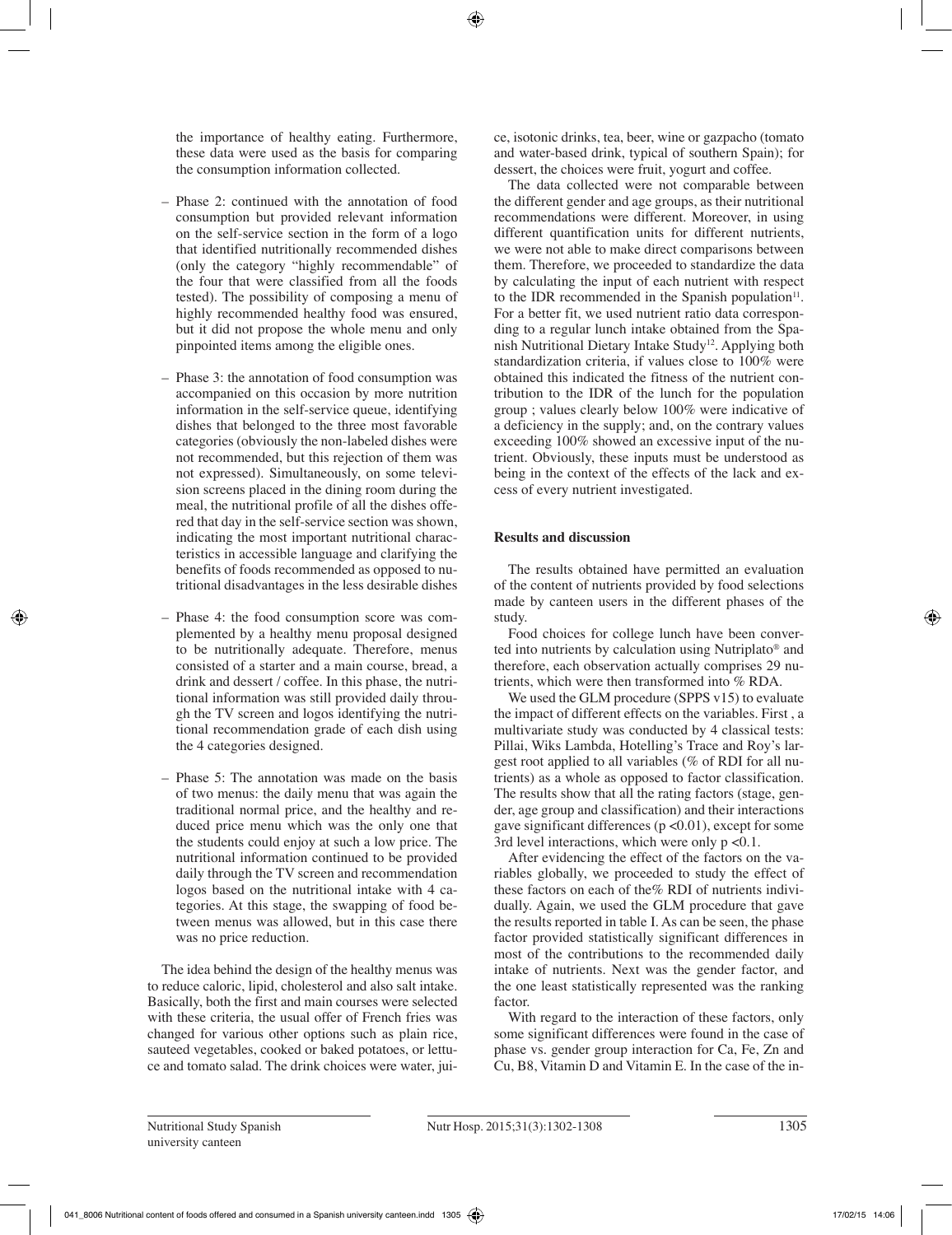| Significance levels obtained from the application<br>of the GLM procedure to nutrients studied based<br>n the rating factors used |       |      |      |                      |  |  |  |  |  |
|-----------------------------------------------------------------------------------------------------------------------------------|-------|------|------|----------------------|--|--|--|--|--|
| Nutrient                                                                                                                          | Phase | Sex  |      | Age group Assessment |  |  |  |  |  |
| Kcal                                                                                                                              | ***   | ***  | n.s. | n.s.                 |  |  |  |  |  |
| Protein                                                                                                                           | ***   | ***  | ***  | n.s.                 |  |  |  |  |  |
| Lipid                                                                                                                             | ***   | ***  | n.s. | n.s.                 |  |  |  |  |  |
| Carbohydrate                                                                                                                      | ***   | ***  | n.s. | n.s.                 |  |  |  |  |  |
| Fiber                                                                                                                             | ***   | ***  | ***  | n.s.                 |  |  |  |  |  |
| Ca                                                                                                                                | ***   | ***  | ***  | n.s.                 |  |  |  |  |  |
| Mg                                                                                                                                | ***   | ***  | n.s. | n.s.                 |  |  |  |  |  |
| P                                                                                                                                 | ***   | **   | n.s. | n.s.                 |  |  |  |  |  |
| Na                                                                                                                                | ***   | **   | n.s. | n.s.                 |  |  |  |  |  |
| K                                                                                                                                 | $**$  | n.s. | n.s. | n.s.                 |  |  |  |  |  |
| Fe                                                                                                                                | ***   | ***  | ***  | n.s.                 |  |  |  |  |  |
| Cu                                                                                                                                | ***   | *    | n.s. | $\ast$               |  |  |  |  |  |
| Zn                                                                                                                                | ***   | ***  | n.s. | n.s.                 |  |  |  |  |  |
| Mn                                                                                                                                | n.s.  | n.s. | $**$ | n.s.                 |  |  |  |  |  |
| I                                                                                                                                 | ***   | n.s. | ***  | n.s.                 |  |  |  |  |  |
| <b>Se</b>                                                                                                                         | n.s.  | **   | *    | n.s.                 |  |  |  |  |  |
| B <sub>1</sub>                                                                                                                    | n.s.  | n.s. | n.s. | n.s.                 |  |  |  |  |  |
| B <sub>2</sub>                                                                                                                    | n.s.  | n.s. | n.s. | n.s.                 |  |  |  |  |  |
| B3                                                                                                                                | ***   | ***  | n.s. | n.s.                 |  |  |  |  |  |
| B5                                                                                                                                | ***   | **   | ***  | n.s.                 |  |  |  |  |  |
| B6                                                                                                                                | ***   | ***  | n.s. | n.s.                 |  |  |  |  |  |
| B8                                                                                                                                | ***   | **   | ***  | n.s.                 |  |  |  |  |  |
| B9                                                                                                                                | ***   | n.s. | $**$ | n.s.                 |  |  |  |  |  |
| <b>B12</b>                                                                                                                        | *     | n.s. | n.s. | n.s.                 |  |  |  |  |  |
| VitC                                                                                                                              | ***   | n.s. | ***  | n.s.                 |  |  |  |  |  |
| VitA                                                                                                                              | ***   | ***  | ***  | n.s.                 |  |  |  |  |  |
| VitD                                                                                                                              | ***   | n.s. | n.s. | n.s.                 |  |  |  |  |  |
| VitE                                                                                                                              | ***   | *    | **   | n.s.                 |  |  |  |  |  |
| Cholesterol                                                                                                                       | **    | n.s. | n.s. | n.s.                 |  |  |  |  |  |

**Table I**

 $p<0.001$ 

 $p < 0.01$ 

\*  $p<0.05$ <br>n.s  $p>0.05$  $p > 0.05$ 

teraction phase x age group, the differences were found mainly in the group of fat soluble vitamins and water soluble ones except for B1, B2 and B3. The remaining interactions were, with one exception, not significant.

From the results of the GLM studies it was easy to extract the groups that had a higher or lower% RDI, by making a simple observation of the means in the case of the Gender and Age Group, due to presenting only two classification groups. In contrast, for the intervention factor, Tukey Post host studies ( $p \le 0.05$ ) were necessary for each nutrient. In general, it was found that the last two phases of the intervention (4 and 5) formed an independent homogeneous group presenting lower levels of energy intake, lipids and cholesterol, which was the fundamental objective of the study and intervention. Namely, the energy, lipid and cholesterol intake was significantly lower in individuals investigated in these last two intervention phases. Simultaneously, there were other beneficial side effects that, although they were not the fundamental objective of the intervention, also had an influence on its improvement. For instance, the last three intervention phases differed significantly ( $p$  > 0.05) with a greater intake of vitamin D, the last two phases displayed a higher intake of vitamin B9, the fifth phase a lower sodium intake and increased fiber intake, and phases 2-5 a greater input of Ca with respect to 0 and 1 that were different homogeneous groups.

% RDA results of energy, lipids, cholesterol and sodium are shown in table II, for classification factors exhibiting a greater differential effect (stage, gender and age group).

Our results agree with those indicated by Lachat et al.5 , who postulate that a significant impact on food supply selection is made in university canteens. Moreover, they also match those given by Burton et al.<sup>13</sup>, who observe that consumers of the quick service restaurant menu, have a scant capacity to estimate the quality of their meals in terms of calories, fat and sodium, which is more marked in the less healthy menus, with nutrition labeling of food having an unequal effect on the choice made by those consumers. According to Riddell et al.<sup>14</sup> the perception of students is that they usually eat a healthy diet, which, however, is usually not fulfilled in terms of saturated fat and sodium; in our survey of adherence to the Mediterranean diet by Kidmed test<sup>15</sup> we also obtained high adhesion results (between 6.40-7.28 on average per year) even higher than those reported by Dura Trave & Castroviejo Gandarias<sup>2</sup>. However, simply improving their nutritional training in our study showed itself to be insufficient; Blades  $\&$  Al-Khamees<sup>16</sup> report that simple nutritional knowledge does not necessarily mean the choice of a healthy menu. This argument is also supported by Hoefkens et al<sup>16</sup>, who say that, indeed, the posting of nutritional information in university canteens did not change meal choices and nutrient intakes; despite the intervention, meal choices were largely determined by the meals offered. Therefore, nutrition-information interventions in canteens may be more effective with a healthier meal supply. Our idea of providing nutritional information and offering healthier menus at a reasonable cost may be the best way of improving the nutrition at our university. In any case, this economic aspect should not be overlooked, because, as indicated by Guagliardo et al.<sup>7</sup>, this issue is an influential factor in college student food quality.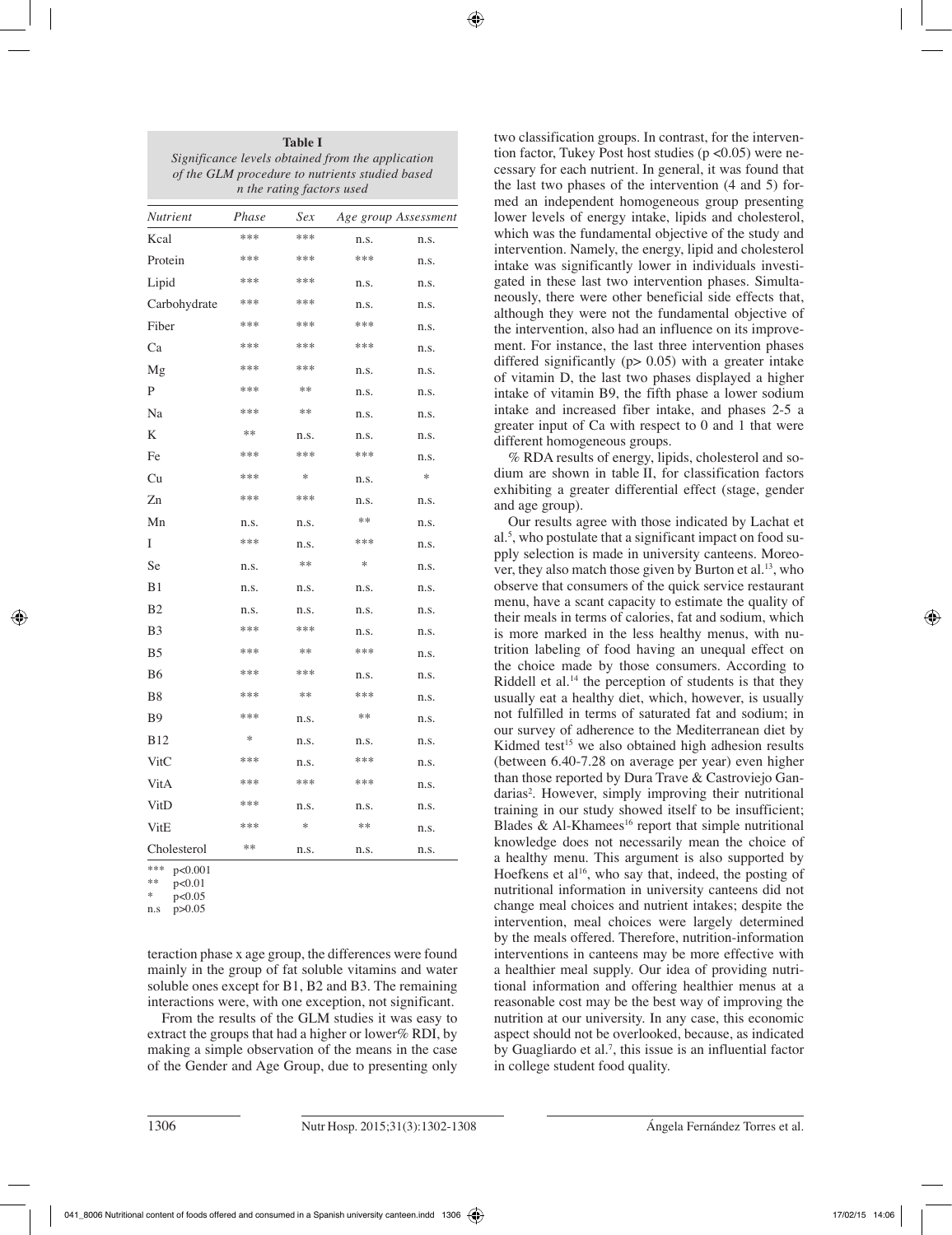|             |        | Man    |        |        | Woman  | Total  |        |  |
|-------------|--------|--------|--------|--------|--------|--------|--------|--|
|             | adult  | young  | total  | adult  | young  | total  |        |  |
| Phase 0     |        |        |        |        |        |        |        |  |
| Kcal        | 89,2%  | 88,0%  | 88,3%  | 109,0% | 111,2% | 110,9% | 96,9%  |  |
| Lipid       | 84,4%  | 83,1%  | 83,4%  | 99,0%  | 109,2% | 107,8% | 92,8%  |  |
| Cholesterol | 247,3% | 210,9% | 219,3% | 220,6% | 204,0% | 206,4% | 214,3% |  |
| Na          | 417,9% | 366,8% | 378,6% | 381,7% | 365,9% | 368,2% | 374,6% |  |
| Phase 1     |        |        |        |        |        |        |        |  |
| Kcal        | 88,6%  | 85,8%  | 86,5%  | 103,8% | 105,1% | 104,8% | 93,9%  |  |
| Lipid       | 89,0%  | 81,4%  | 83,4%  | 123,4% | 104,2% | 108,5% | 93,5%  |  |
| Cholesterol | 203,3% | 200,7% | 201,4% | 207,1% | 202,0% | 203,1% | 202,1% |  |
| Na          | 286,8% | 270,8% | 275,0% | 216,8% | 231,7% | 228,4% | 256,2% |  |
| Phase 2     |        |        |        |        |        |        |        |  |
| Kcal        | 87,5%  | 85,7%  | 86,1%  | 105,7% | 114,1% | 113,0% | 96,0%  |  |
| Lipid       | 94,4%  | 87,1%  | 88,7%  | 110,7% | 126,6% | 124,5% | 102,0% |  |
| Cholesterol | 205,4% | 196,9% | 198,8% | 194,2% | 209,2% | 207,2% | 201,9% |  |
| Na          | 333,1% | 342,6% | 340,5% | 326,9% | 305,6% | 308,5% | 328,6% |  |
| Phase 3     |        |        |        |        |        |        |        |  |
| Kcal        | 91,7%  | 87,9%  | 88,6%  | 117,3% | 113,2% | 113,5% | 97,7%  |  |
| Lipid       | 98,9%  | 82,9%  | 85,8%  | 122,6% | 115,5% | 116,0% | 96,8%  |  |
| Cholesterol | 242,2% | 198,0% | 206,0% | 192,9% | 190,8% | 191,0% | 200,5% |  |
| Na          | 322,6% | 299,3% | 303,5% | 313,3% | 269,0% | 272,0% | 292,1% |  |
| Phasee 4    |        |        |        |        |        |        |        |  |
| Kcal        | 82,3%  | 80,9%  | 81,2%  | 103,8% | 101,0% | 101,5% | 88,8%  |  |
| Lipid       | 72,3%  | 70,4%  | 70,9%  | 93,1%  | 95,4%  | 95,0%  | 80,1%  |  |
| Cholesterol | 186,7% | 196,9% | 194,5% | 193,7% | 188,0% | 188,9% | 192,4% |  |
| Na          | 346,8% | 335,2% | 338,0% | 338,5% | 319,6% | 322,5% | 332,2% |  |
| Phase 5     |        |        |        |        |        |        |        |  |
| Kcal        | 81,4%  | 75,9%  | 77,3%  | 102,5% | 101,5% | 101,7% | 86,6%  |  |
| Lipid       | 72,8%  | 72,0%  | 72,2%  | 96,9%  | 91,1%  | 92,0%  | 79,5%  |  |
| Cholesterol | 193,2% | 179,3% | 182,8% | 165,8% | 194,6% | 189,2% | 185,3% |  |
| Na          | 310,2% | 296,5% | 299,9% | 284,0% | 268,5% | 271,3% | 288,9% |  |

| <b>Table II</b>                                                                                                           |
|---------------------------------------------------------------------------------------------------------------------------|
| Percentage of the RDA for the lunch food selection covers the university students for energy, fat, cholesterol and sodium |

# **Conclusions**

The conclusion reached was that, to achieve any substantial change in the eating habitsof college students, it is not enough to merely provide nutritional information on the meals, but there should be some intervention in the food supply accompanying that information. We have also deduced that the financial aspect is crucial in the selection of food made by the student, so, for it to be effective, no nutritional action should entail any economic overhead.

# **Implicactions for reference and practise**

It can be concluded that to achieve any substantial change in the eating habits of college students it is not enough to provide nutritional information, but there should be some intervention in the food supply accompanying that nutritional information. We have also concluded that the economic aspect is crucial in the selection of foods made by the student, so, for it to be effective, any nutritional action should not incur any economic overhead.